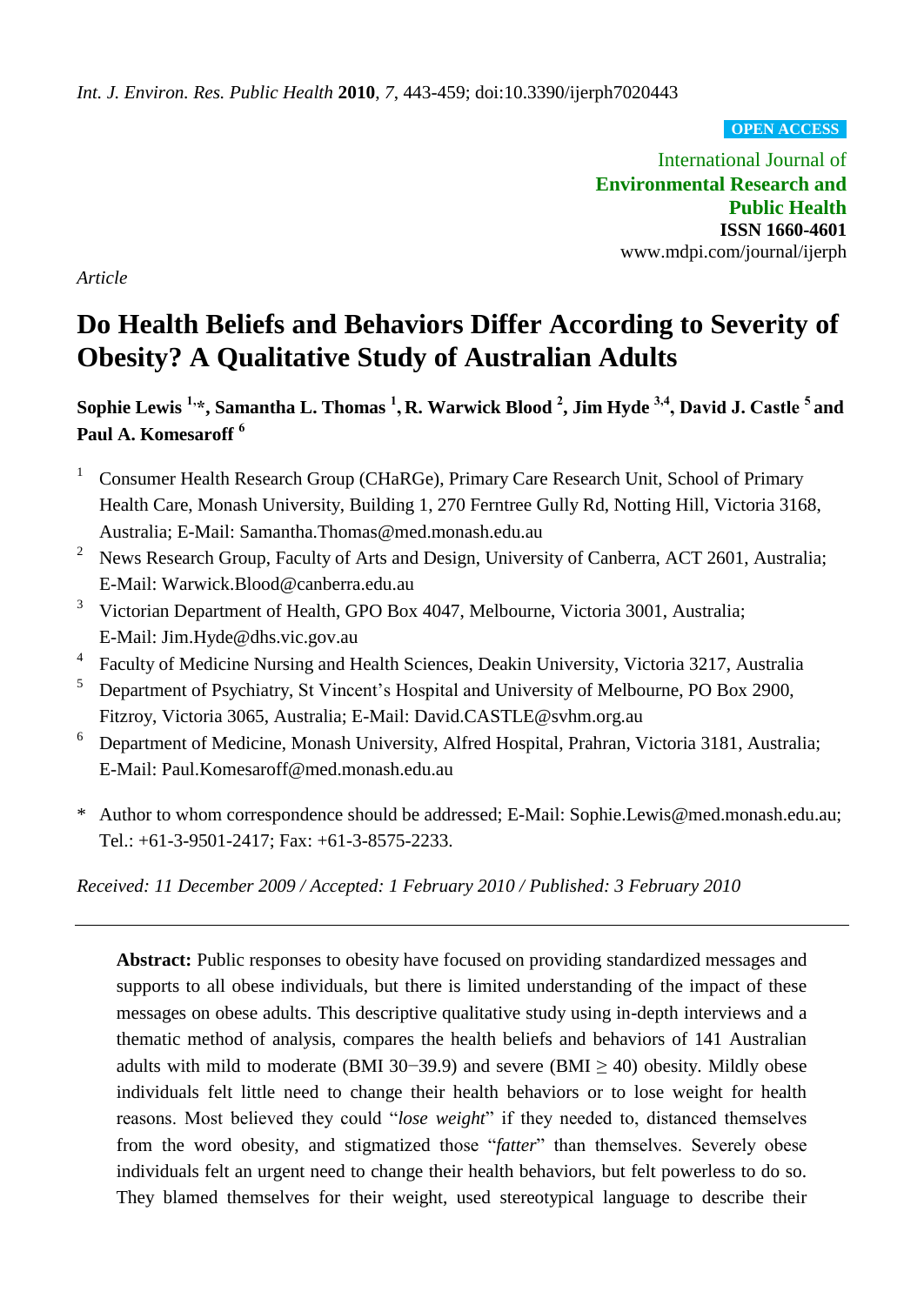health behaviors, and described being "*at war*" with their bodies. Further research, particularly about the role of stigma and stereotyping, is needed to fully understand the impact of obesity messaging on the health beliefs, behaviors, and wellbeing of obese and severely obese adults.

**Keywords:** obesity; health beliefs; health behaviors; stigma; public health; qualitative research; consumer perspectives

#### **1. Introduction**

Obesity is a serious and increasing public health issue associated with a complex range of causes, and health and social consequences [1]. In Australia, it is estimated that about 18% of adults are obese according to their body mass index (BMI  $\geq$  30) [2]. Of these, about 2% are considered severely obese  $(BMI \ge 40)$  [3]. Whilst those who are severely obese comprise only a small proportion of the obese population, both international and Australian studies show that the prevalence of severe obesity is increasing at nearly twice the rate of obesity overall [3-6]. Individuals who are severely obese experience increased morbidity and mortality from chronic health conditions [7], and incur higher health care costs [8] than those with mild or moderate obesity (BMI 30−39.9).

The health risks associated with obesity have been well documented and include both physical health risks, such as Type II diabetes, heart disease, kidney disease, and some types of cancer [9], as well as emotional health risks, such as depression, anxiety, and low self esteem [10,11]. These risks appear to be highest for individuals classified as severely obese [7,12,13]. The health risk factors associated with obesity are widely promoted by public health agencies, the mass media, obesity researchers, and health professionals. In Australia, public health campaigns have focused on the links between obesity and cancer [14], Type II diabetes [15,16], and reduced life expectancy [17] as a way of motivating individuals to change their lifestyles and lose weight, but also to prevent those who are of normal weight from becoming obese. As yet, there is little evidence to show whether or not these campaigns are having positive or negative effects on rates of obesity in Australia. What is also less clear from current research is how our interventions in the area of obesity may be resonating with the actual experiences of those who are obese. Research from other health issues has shown that understanding social drivers of health beliefs and behaviors are essential in appropriately tailoring public health responses that resonate with populations, communities, and individuals [18]. Consumer perspectives have also been seen as the cornerstones in developing interventions which are translatable to different subgroups within the community.

Obesity research examining health beliefs and behaviors has predominantly focused on whether obese individuals identify that they are obese [19-21], and on the disparities between individual (lay) and expert opinions of the health risks associated with obesity [22,23]. These quantitative studies have concluded that obese individuals may underestimate their weight and that this contributes to the minimization or denial that their weight is a health risk [24,25]. Yet, few studies have examined how severity of weight may impact on health beliefs and behaviors. Whilst health belief literature suggests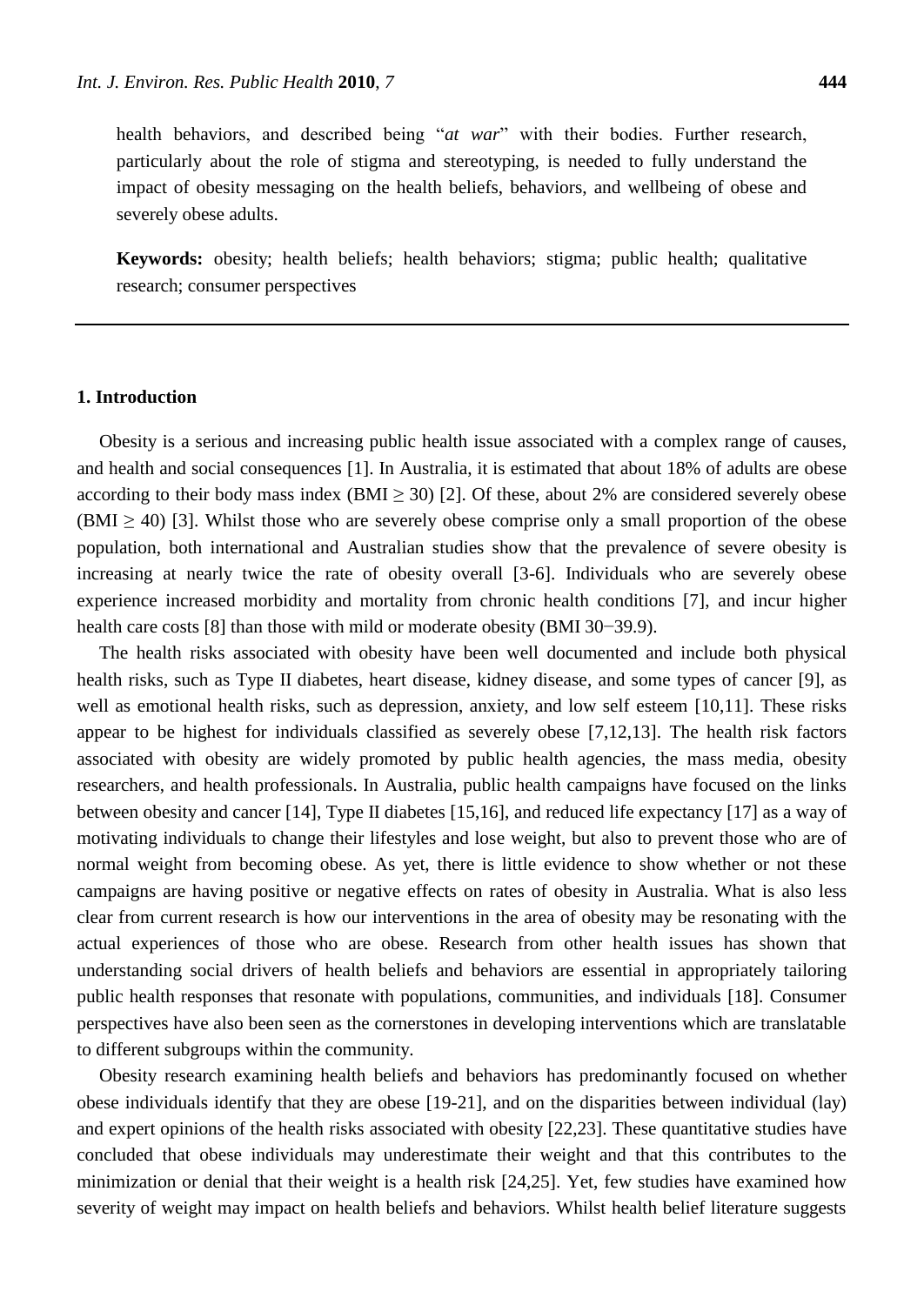individuals" perceptions of their susceptibility and severity of illness can be strong predictors of positive behavior change [26], we are unsure if this applies to severely obese adults. There is limited qualitative research documenting the experiences, opinions and health behaviors of obese individuals. Research that does exist has predominantly clustered all obese individuals together [27,28]. To our knowledge, there are no studies that compare the health beliefs, risk perceptions, and health behaviors of different weight groups within the obese range. Understanding differences between obese and severely obese individuals is important both in tailoring population responses to the obesity epidemic, but also in ensuring that appropriate individual care exists to support behavior change.

# **2. Methods**

# *2.1. Approach*

The data presented in this paper were part of a more extensive Australian study "*Obesity: Have Your Say"* that explored the experiences, attitudes, and opinions of individuals with a BMI of 30 or more. This study used a qualitative design. Ethical approval was gained from the Monash University Standing Research Ethics Committee.

# *2.2. Sampling and Recruitment*

Theoretical, purposive, and strategic sampling methods were used to obtain a representative community sample [29,30]. For example, strategic sampling was utilized to include participants with different attitudes to weight and weight loss, including those who were attempting to lose weight, those who had given up trying to address their weight, and those who were happy with their current weight. A range of different strategies were utilized to recruit participants for this study. These included newspaper and magazine articles, online advertisements, direct recruitment via health professionals, personal trainers and commercial and community-based weight loss centers, and flyers distributed in community areas. The sampling strategy is described in detail in Table 1.

| <b>Sampling method</b> |                           | <b>Time frame</b> | <b>Reason to include this</b> | <b>Respondents</b> | <b>Excluded</b> | <b>Participants</b> |
|------------------------|---------------------------|-------------------|-------------------------------|--------------------|-----------------|---------------------|
|                        |                           |                   | strategy                      |                    |                 |                     |
| Stream One             |                           | April-October     | Initial convenience           | $n = 59$           | $n = 12$        | $n = 47$            |
| ➤                      | Database of obese         | 2008              | sample                        |                    |                 |                     |
|                        | individuals willing to    |                   |                               |                    |                 |                     |
|                        | participate in research   |                   |                               |                    |                 |                     |
| ➤                      | University and workplace  |                   |                               |                    |                 |                     |
|                        | mailing lists             |                   |                               |                    |                 |                     |
| ➤                      | Electronic advertisements |                   |                               |                    |                 |                     |
| ➤                      | Study website             |                   |                               |                    |                 |                     |
| <b>Stream Two</b>      |                           | April-July        | To diversify the sample       | $n = 28$           | $n = 1$         | $n = 27$            |
| ➤                      | Article in the Herald Sun | 2008              | to include individuals        |                    |                 |                     |
|                        | (Victoria's most read     |                   | from a broader range of       |                    |                 |                     |
|                        | newspaper) appeared on    |                   | socio-economic                |                    |                 |                     |
|                        | April $26^{th}$ 2008      |                   | groupings                     |                    |                 |                     |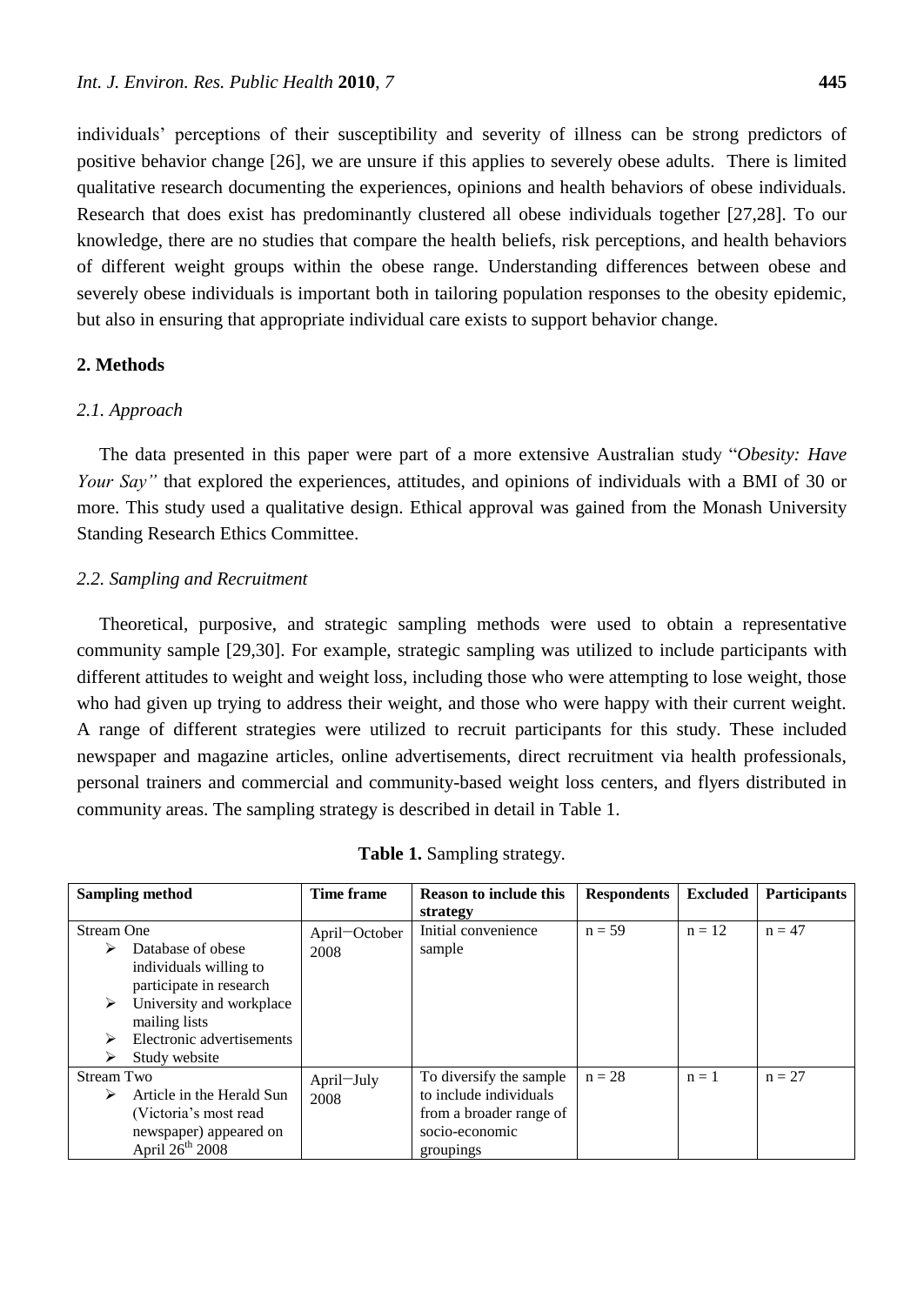| <b>Stream Three</b>   |                                                                                                                                                                                                                                                                                                                                                                                          |                                |                                                                                                                                                                    |          | $n = 6$  |          |
|-----------------------|------------------------------------------------------------------------------------------------------------------------------------------------------------------------------------------------------------------------------------------------------------------------------------------------------------------------------------------------------------------------------------------|--------------------------------|--------------------------------------------------------------------------------------------------------------------------------------------------------------------|----------|----------|----------|
| ➤<br>➤<br>⋗<br>➤      | Article in the Leader<br>(community newspaper)<br>Article in Good Health<br>and Arthritis magazines<br>Direct recruitment<br>through health<br>professionals (e.g.,<br>clinicians, dietitians)<br>Posters and flyers left in<br>community areas (e.g.,<br>plus size clothing stores,<br>shopping centers) and<br>obesity and weight loss<br>centers or groups (e.g.,<br>Weight Watchers, | <b>May 2008</b><br>-March 2009 | To recruit participants<br>from local community<br>areas and groups; those<br>living outside Victoria;<br>and those who may not<br>access mainstream<br>mass media | $n = 32$ |          | $n = 26$ |
|                       | <b>Overeaters Anonymous)</b>                                                                                                                                                                                                                                                                                                                                                             |                                |                                                                                                                                                                    |          |          |          |
| ➤                     | Internet message boards,<br>forums and groups                                                                                                                                                                                                                                                                                                                                            |                                |                                                                                                                                                                    |          |          |          |
| <b>Stream Four</b>    |                                                                                                                                                                                                                                                                                                                                                                                          | July-September                 | To include participants                                                                                                                                            | $n = 4$  | $n = 0$  | $n = 4$  |
| ➤                     | Posters and flyers left at                                                                                                                                                                                                                                                                                                                                                               | 2008                           | who are engaged in                                                                                                                                                 |          |          |          |
|                       | gyms and recreational                                                                                                                                                                                                                                                                                                                                                                    |                                | physical activity                                                                                                                                                  |          |          |          |
|                       | facilities (e.g., Curves,                                                                                                                                                                                                                                                                                                                                                                |                                |                                                                                                                                                                    |          |          |          |
|                       | Contours, Fitness First,                                                                                                                                                                                                                                                                                                                                                                 |                                |                                                                                                                                                                    |          |          |          |
|                       | Fernwood)                                                                                                                                                                                                                                                                                                                                                                                |                                |                                                                                                                                                                    |          |          |          |
| ⋗                     | Direct recruitment                                                                                                                                                                                                                                                                                                                                                                       |                                |                                                                                                                                                                    |          |          |          |
|                       | through personal trainers                                                                                                                                                                                                                                                                                                                                                                |                                |                                                                                                                                                                    |          |          |          |
| <b>Stream Five</b>    |                                                                                                                                                                                                                                                                                                                                                                                          | October 2008-                  | To recruit men, people                                                                                                                                             | $n = 41$ | $n = 11$ | $n = 30$ |
| $\blacktriangleright$ | Workplace, hospital, and                                                                                                                                                                                                                                                                                                                                                                 | March 2009                     | who do not consider                                                                                                                                                |          |          |          |
|                       | university mailing lists                                                                                                                                                                                                                                                                                                                                                                 |                                | themselves obese, and                                                                                                                                              |          |          |          |
|                       | and advertisements                                                                                                                                                                                                                                                                                                                                                                       |                                | people with lower BMI                                                                                                                                              |          |          |          |
|                       | asking for participants                                                                                                                                                                                                                                                                                                                                                                  |                                | $(30-35)$                                                                                                                                                          |          |          |          |
|                       | who are overweight and                                                                                                                                                                                                                                                                                                                                                                   |                                |                                                                                                                                                                    |          |          |          |
| male                  |                                                                                                                                                                                                                                                                                                                                                                                          |                                |                                                                                                                                                                    |          |          |          |
| <b>Stream Six</b>     |                                                                                                                                                                                                                                                                                                                                                                                          | April 2008-                    | Convenience sample                                                                                                                                                 | $n = 8$  | $n = 1$  | $n = 7$  |
| ⋗                     | Snowball recruitment                                                                                                                                                                                                                                                                                                                                                                     | March 2009                     |                                                                                                                                                                    |          |          |          |
|                       | (e.g., friends, family,                                                                                                                                                                                                                                                                                                                                                                  |                                |                                                                                                                                                                    |          |          |          |
|                       | work colleagues)                                                                                                                                                                                                                                                                                                                                                                         |                                |                                                                                                                                                                    |          |          |          |

**Table 1.** *Cont*.

#### *2.3. Data Collection*

In-depth, semi-structured telephone interviews of between 60 and 90 minutes duration were conducted with participants between April 2008 and March 2009. Interviews were digitally recorded and transcribed within seven days of the interview by a professional transcribing service. The interview schedule included open ended questions related to several broad themes. The data analyzed for this paper focused on three broad themes. (1) Participants' beliefs about the causes of their obesity; the impact of their weight on their physical and mental health; and the health risks associated with their weight, (2) Participants' descriptions of previous attempts to change their health behaviors and lose weight, and (3) Participants' perspectives about key motivators and barriers to behavior change (including weight loss and lifestyle change).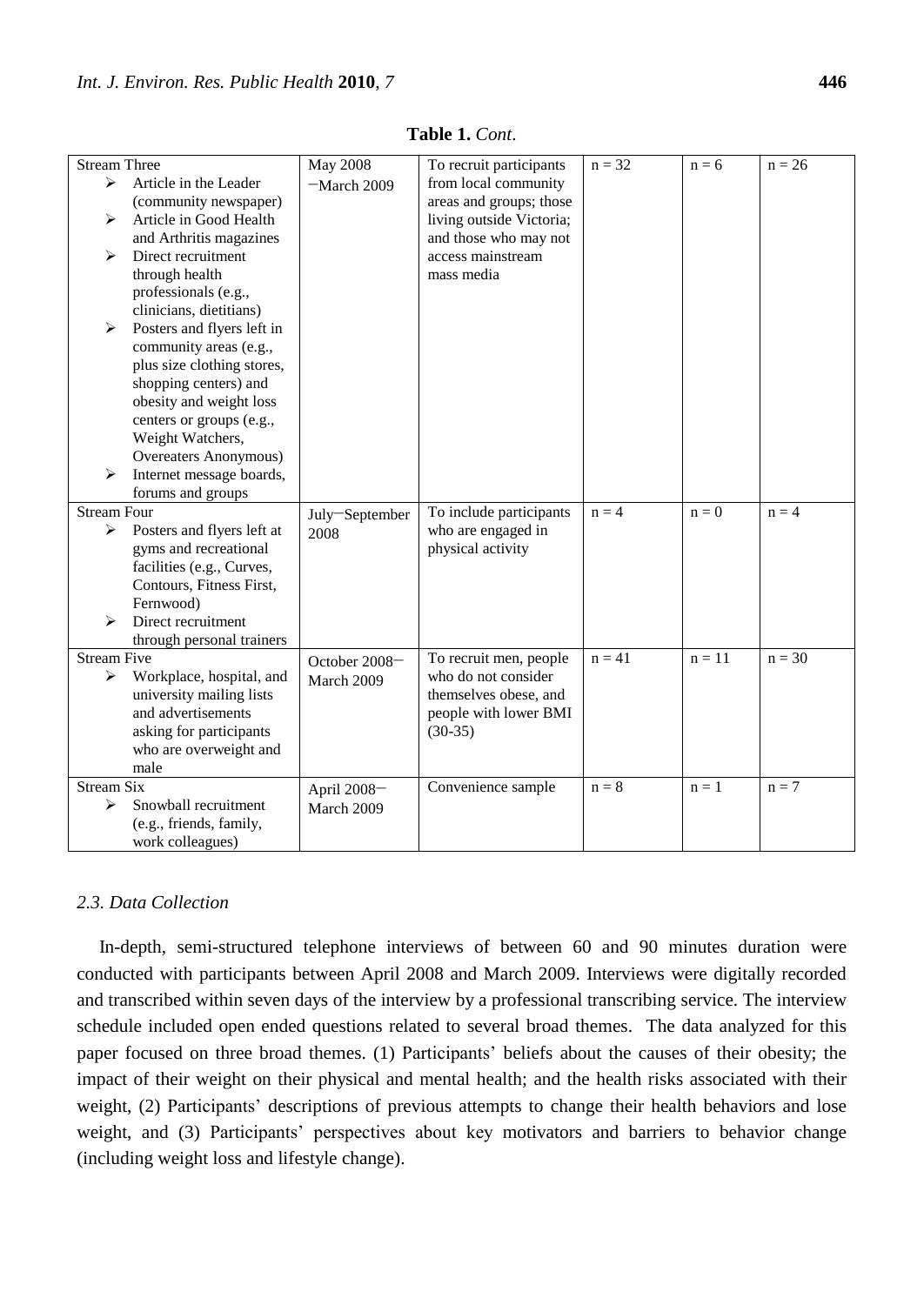#### *2.4. Data Analysis*

A descriptive thematic approach was used to analyze the data. Data analysis was conducted by SL and ST. For the purposes of this study, we grouped participants according to standard medical classifications of "obese" (BMI 30−39.9) and "morbidly obese" (BMI 40 and over). The term morbidly obese is often criticized for being stigmatizing and blaming, and so for the purposes of this study we use the terms "mild to moderately obese" (BMI 30−39.9) and "severely obese" (BMI 40 and over). The data were analyzed continuously throughout the study using a constant comparative method. This involved reading and re-reading transcripts, coding and identifying categories/themes (and similarities and differences between these), sorting data to ensure that the concepts/theories were appropriate, and noting similarities and differences between and within the two weight groupings [31,32]. We explored similarities and differences, and sought to understand why differences occurred between the groups. Regular meetings were held to interpret and discuss findings, to develop thematic areas and theoretical concepts, and to refine research questions and identify new research questions as new themes emerged from the data. We tested the reliability of interpretation by randomly selecting 10 transcripts and comparing SL and ST"s interpretation of the data. We then presented these findings for discussion among the broader research team. These meetings were also used to explore any similarities and disagreements in the interpretation of data.

#### **3. Results**

Quotes are used to represent examples of the research findings. Some responses have also been quantified. We use the term "a few" to refer to less than a quarter of participants; "some" to refer to 25−50% of participants; "many" to refer to 50−75% of participants; and "most" to refer to over 75% of participants. This is to highlight more clearly the proportions of participants who responded in certain ways.

#### *3.1. General Characteristics*

A total of 172 participants enquired about this study. Of these, 141 participants were included in the study. 23 individuals were excluded from the study because their BMI was less than 30, they lived outside of Australia, or did not reveal their BMI. Eight individuals refused to participate because of the length of the interview or because they thought that the study was testing a new weight loss intervention. Participants' characteristics are outlined in Table 2. Most were female ( $n = 105, 74.5\%$ ), with an average age of 44.8 years (19−75 years), were married or in a de facto relationship (n = 91, 64.5%), and had a tertiary education ( $n = 84$ , 59.6%). About two thirds of participants ( $n = 88$ , 62.4%) were classified as obese (BMI 30.0–39.9) and the remainder (n = 53, 37.6%) were classified as severely obese (BMI  $\geq$  40).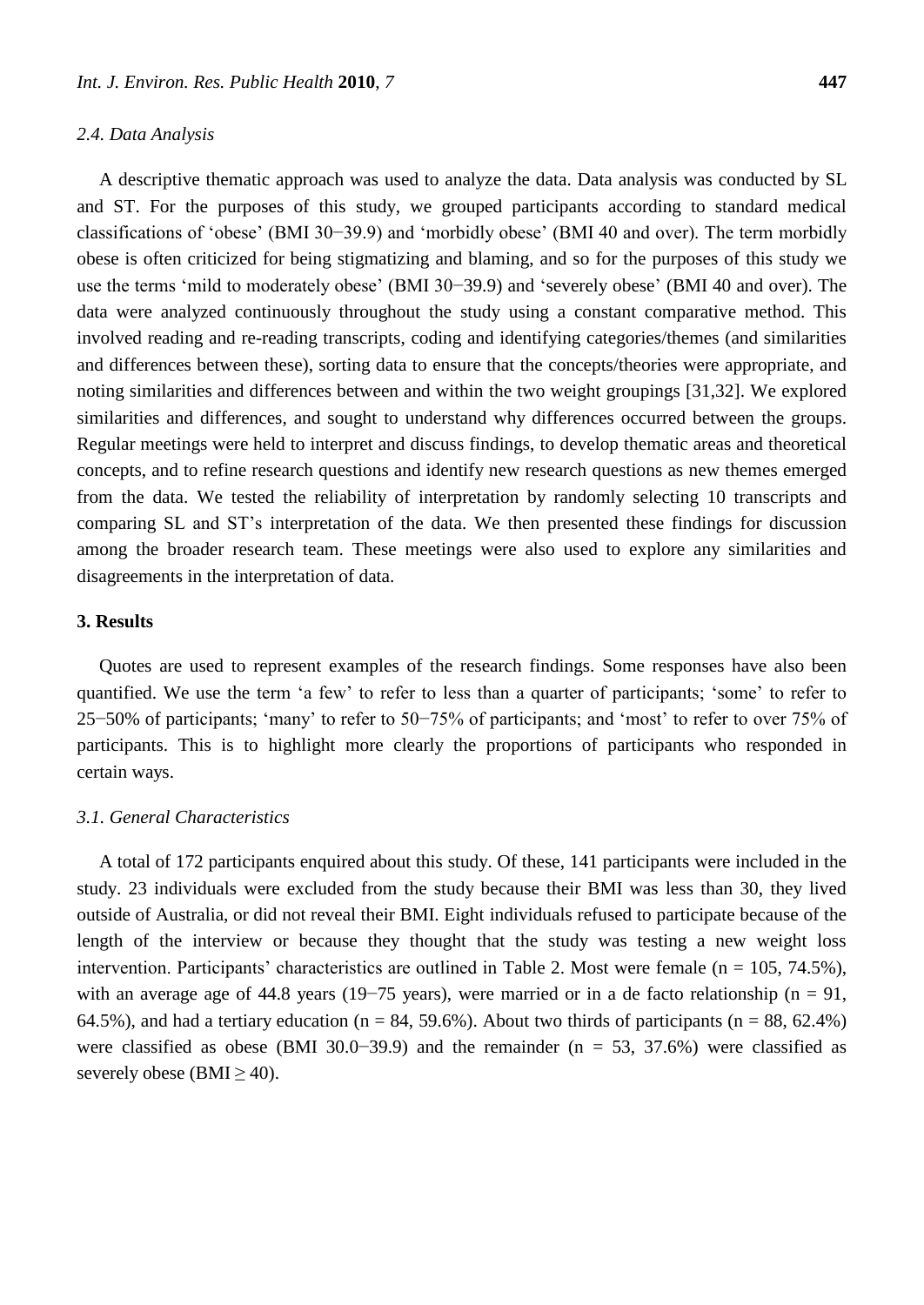|                             | <b>Total</b>                | <b>Obese</b>    | <b>Severely obese</b> |
|-----------------------------|-----------------------------|-----------------|-----------------------|
|                             |                             | participants    | participants          |
| <b>Demographic category</b> | $n\left(\frac{6}{6}\right)$ | $n\binom{0}{0}$ | $n\binom{0}{0}$       |
| Total                       | 141                         | 88(62.4)        | 53(37.6)              |
| <b>Gender</b>               |                             |                 |                       |
| Female                      | 105(74.5)                   | 60              | 45(84.9)              |
| Male                        | 36(25.5)                    | 28              | 8(15.1)               |
| Age                         |                             |                 |                       |
| Mean                        | 44.8                        | 45.5            | 43.6                  |
| Range                       | 19-75                       | $19 - 74$       | $21 - 75$             |
| <b>BMI</b>                  |                             |                 |                       |
| Mean                        | 39.3                        | 34.6            | 47.1                  |
| Range                       | $30.0 - 71.7$               | $30.0 - 39.9$   | $40.3 - 71.7$         |
| <b>Marital status</b>       |                             |                 |                       |
| Single                      | 50(35.5)                    | 25(28.4)        | 25(47.2)              |
| Married/De facto            | 91(64.5)                    | 63(71.6)        | 28(52.8)              |
| <b>Education</b>            |                             |                 |                       |
| No formal qualification     | 15(10.6)                    | 7(8.0)          | 8(15.1)               |
| Secondary school graduate   | 19(13.5)                    | 14(15.9)        | 5(9.4)                |
| Vocational training         | 23(16.3)                    | 15(17.0)        | 8(15.1)               |
| Completed undergraduate     | 45(31.9)                    | 26(29.5)        | 19(35.8)              |
| Completed postgraduate      | 39(27.7)                    | 26(29.5)        | 13(24.5)              |
| Income before tax (AUD)     |                             |                 |                       |
| $<$ 50,000                  | 48(34.0)                    | 26(29.5)        | 22(41.5)              |
| 50,000-100,000              | 59(41.8)                    | 42(47.7)        | 17(32.1)              |
| >100,000                    | 32(22.7)                    | 19(21.6)        | 13(24.5)              |
| Not revealed                | 2(1.4)                      | 1(1.1)          | 1(1.9)                |

**Table 2.** Participant demographics.

Individuals" narratives were complex and at times contradictory. Whilst this study sought to understand, and compare risk perceptions, health beliefs and health behaviors between obese and severely obese participants there were extremes of experience within each group. For example, some obese participants reported similar experiences to those who were severely obese, and vice versa. We have summarized the key similarities and differences between the groups in Table 3.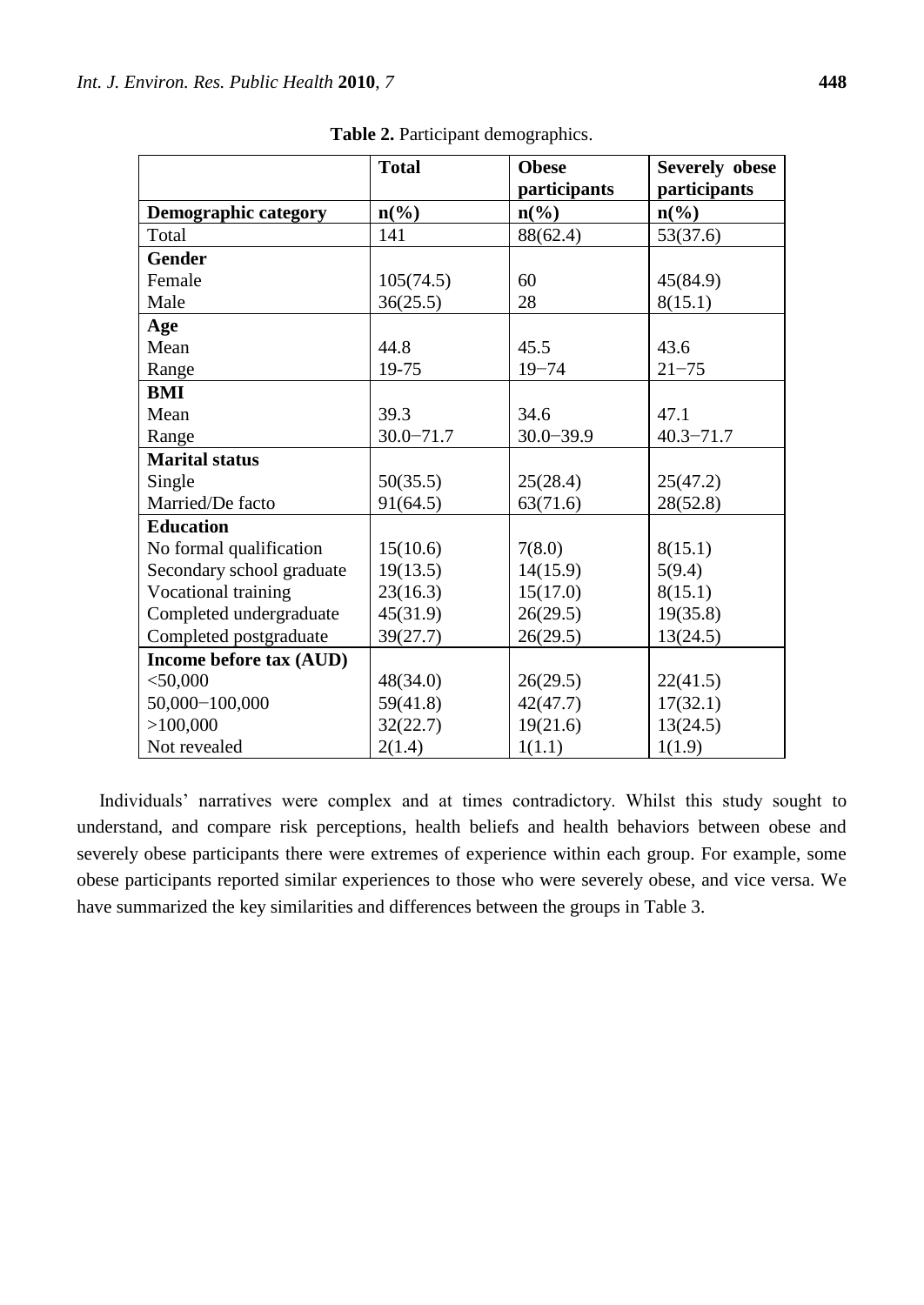| <b>Differences</b>      | <b>Obese</b>                                                                         | <b>Severely obese</b>                                     |  |  |
|-------------------------|--------------------------------------------------------------------------------------|-----------------------------------------------------------|--|--|
| Beliefs about obesity   | Describe themselves as overweight or                                                 | Describe themselves using medicalized                     |  |  |
| and associated          | fat                                                                                  | terminology (i.e., obese)                                 |  |  |
| health risks            |                                                                                      |                                                           |  |  |
|                         | Seek to distance themselves from the                                                 | Describe themselves in stereotypical                      |  |  |
|                         | associated<br>with<br>obese<br>stereotypes<br>individuals, and those who are heavier | language of obesity                                       |  |  |
|                         | than themselves                                                                      |                                                           |  |  |
|                         |                                                                                      |                                                           |  |  |
|                         | Do not believe that their weight is an                                               | Believe that their weight is a serious                    |  |  |
|                         | immediate health risk                                                                | and immediate health risk                                 |  |  |
|                         |                                                                                      |                                                           |  |  |
|                         | Believe that their obesity is caused by                                              | Believe that they are to blame for their                  |  |  |
|                         | social and environmental factors                                                     | obesity                                                   |  |  |
| <b>Health Behaviors</b> | Feel empowered to change health                                                      | Feel powerless to change<br>health                        |  |  |
|                         | behavior to address their weight                                                     | behavior to address their weight                          |  |  |
|                         |                                                                                      |                                                           |  |  |
|                         | Have high expectations that changing                                                 | Have low expectations that changing                       |  |  |
|                         | health behaviors will lead to positive<br>health outcomes                            | health behaviors will lead to positive<br>health outcomes |  |  |
|                         |                                                                                      |                                                           |  |  |
|                         | A sense of personal responsibility to                                                | A sense of personal responsibility                        |  |  |
|                         | lose weight encourages empowerment                                                   | encourages powerlessness                                  |  |  |
|                         |                                                                                      |                                                           |  |  |
|                         | Social pressures to be thinner drive                                                 | Health<br>risks<br>provide<br>the<br>key                  |  |  |
|                         | motivations to lose weight                                                           | motivations for weight loss.                              |  |  |
|                         |                                                                                      |                                                           |  |  |
| <b>Commonalities</b>    | Believe that they are personally responsible for changing their health behaviors     |                                                           |  |  |
|                         | and losing weight                                                                    |                                                           |  |  |
|                         |                                                                                      |                                                           |  |  |
|                         | Failed attempts to lose weight decreases motivation and empowerment to change        |                                                           |  |  |
|                         | health behaviors                                                                     |                                                           |  |  |

**Table 3.** Commonalities and differences between the health beliefs and behaviors of obese and severely obese participants.

#### *3.2. Beliefs about Obesity and Associated Health Risks*

Severely obese participants had a sense of resignation about the impact of their weight on their future health outcomes. Most believed that their weight would inevitably lead to additional health problems and shortened life expectancy, and described feeling "*worried*" and "*scared*" about the potential health consequences of their weight:

"*It"s going to definitely impact on my health, it has to really. I know that I"ll be unwell because of my weight.* [But I"ve] *found it really difficult to lose it and then I get more and more concerned."* (Female, aged 50, BMI 45.7)

Many also believed that their weight problem was so severe that they would never be able to lose weight: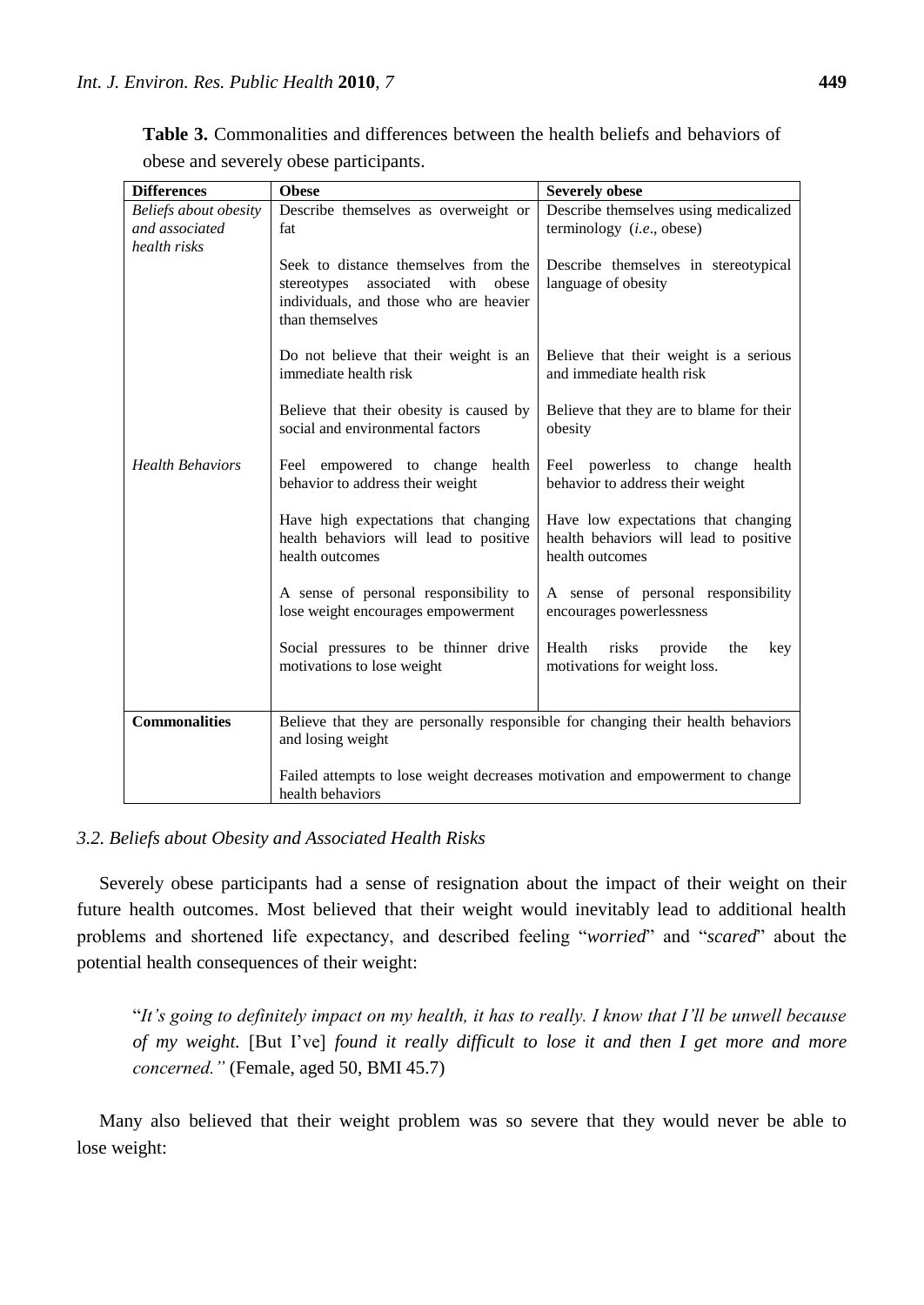*"I really to be honest can"t see myself losing* [weight]*. It makes* [me] *feel defeated."* (Male, aged 49, BMI 44.1)

Some severely obese participants spoke openly about dying—with an almost fatalistic acceptance of obesity-related mortality:

*"There are some changes that have started taking place in my body and there are things that I am aware of, but some days things happen and I just think, oh well, what the hell, if I die, I die."* (Female, aged 58, BMI 48.9)

Others used dramatic metaphors to describe the impact of their obesity on their mortality—"*walking time bomb*", "*death sentence*" and "*end up in an early grave*"—suggesting that they believed that their excess weight could kill them without any warning. Many participants believed that the damage they had done to their health by "*gaining so much weight*" was irreversible and that their health would not "*get back to normal*" even if they lost weight:

*"It means I"m losing. I"m watching the time tick on my life and I"m losing the quality of life that I should be enjoying right now. It"s not something you can recover. It is irreversible loss*". (Male, aged 61, BMI 44.4)

However, there were exceptions. Those participants who had been obese since childhood described themselves as "fat survivors" because they had avoided or overcome obesity-related illness. Many of these participants attributed their weight to genetic rather than lifestyle factors, and spoke about how their bodies had been resilient to their weight. One woman explained:

"*I know there's a lot of other physical things that I could be doing, but I suppose I'm just used to carrying this much weight and doctors told me when I was 15 ½ that I should be dead because of my weight and because of my asthma. Well, I'm approaching very rapidly 59 and I'm still here."* (Female, aged 58, BMI 48.9)

She goes on to say:

"*Considering my weight and everything I"ve been through medically, hips and arthritis and various operations, medical procedures and things like that, I think I"m a pretty fit person.*"

The language of "survivorship" allowed these participants to frame their obesity experience in a positive way—that instead of obesity being a sign of shame and personal misbehavior, it represented triumph over health adversity.

Obese adults had very different health beliefs and risk perceptions to those in the severely obese group. They believed that although there were health risks associated with obesity, they still had the ability to change their lifestyles to address their weight. However, they believed that their weight did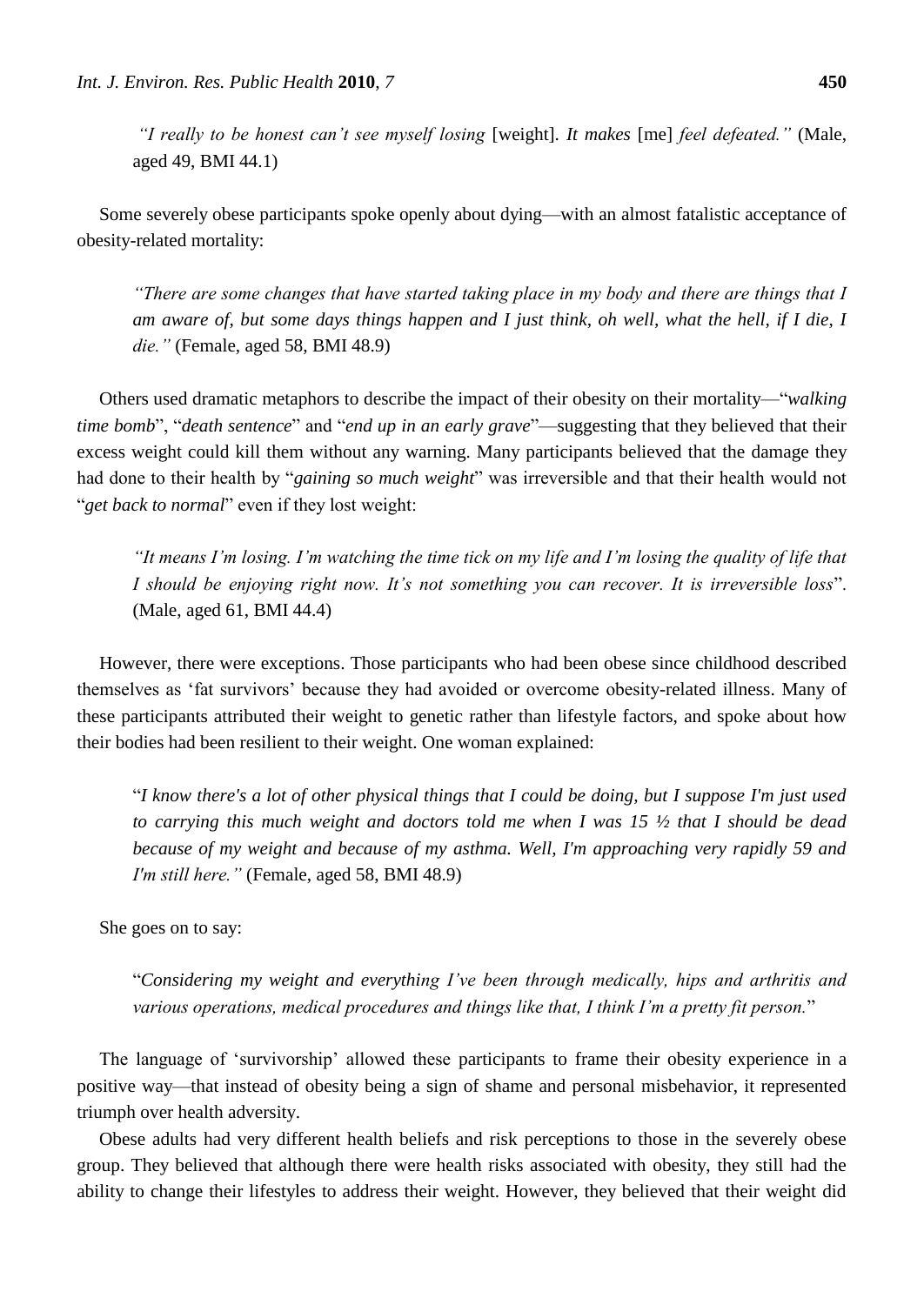not present an immediate *"threat"* to their health, and as such there was no need to immediately change their health behaviors. This belief was particularly common among obese men, who stated that whilst they agreed that their health may benefit from weight loss, they felt little urgency to change their lifestyles:

*"They all say I should lose weight. I agree I should lose weight as well, but I haven"t got a burning desire to lose weight and I don"t think I"ve got a burning need to lose weight, let"s put it that way."* (Male, aged 66, BMI 33.6)

Few participants in the obese weight range described themselves as 'obese'. Rather, many used lay language such as "*technically overweight*", "*labeled as overweight*" or "*fat*" to distance themselves from the negative health and social connotations associated with the word "obesity", and the medicalization of weight*:* 

"*I hate the word "obesity". I think it"s* [part] *of a whole range of negative medical terminology that I think adds to the feelings of helplessness of people who are big...it was never probably the intention of the word but it holds a lot of emotional impact, and I actually do find that quite distressing whenever I hear the word "obesity"*. (Male, aged 42, BMI 35.8)

Others stated that although they were categorized as obese, they did not feel "obese". Obese individuals also tried to distance themselves from individuals they thought were much fatter than themselves:

*"I wouldn"t call myself obese because that"s just really a bit of a harsh word because I don"t look very big. I"ve got a friend who"s very obese. I would call her obese but I wouldn"t call myself obese. I"d call myself just fat and overweight and unhappy with myself."* (Female, aged 34, BMI 38.9)

This differed from those who were severely obese who described themselves in stereotypical ways including: "*lazy*", "*greedy*", "*stupid*", "*unmotivated*" and "*undisciplined*". Most of these participants believed that their obesity was their own fault, and stated that they blamed themselves for "*wasted*", "*unfulfilled*" and "*half lives*":

*"I am sad, I am regretful and I feel inadequate that I can"t seem to do anything about it or I haven"t got the discipline to do anything about it, but I know what I should be doing about it. I am an expert on weight loss I think, but I just can"t do it."* (Male, aged 49, BMI 44.1)

In general, the higher a participant's BMI, the more they believed that they were to blame for their obesity, and the more they felt that they deserved the health consequences of their health misbehaviors: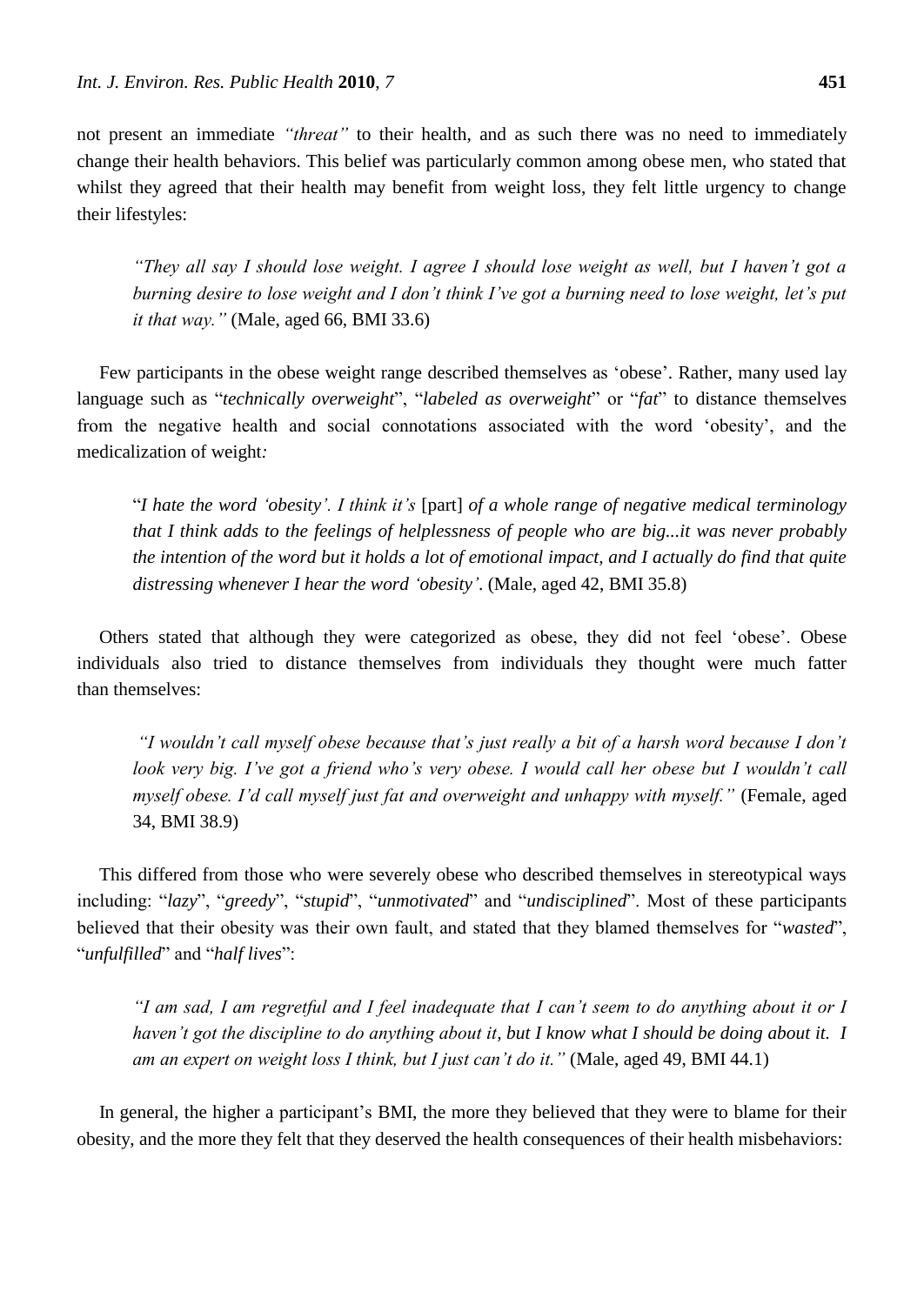*"I"ve got all these excuses and I cop out all the time. I"m a failure. And I"m wasting my life."* (Female, aged 37, BMI 49.4)

There were also key differences in the way obesity impacted on individuals overall lives. Whilst obese participants believed that their weight was the only negative part of otherwise happy and successful lives, severely obese participants believed that their weight controlled and *"consumed"* every aspect of their lives:

*"If I"m going to get down about anything, it"s because of the fact that I have a problem losing weight, that"s the one thing in my life that bugs me."* (Female, aged 74, BMI 33.1)

*"I wake up with it, I sleep with it, I dream of it and it is 24 hours, right around. If I am on the tram coming home, I don"t have anyone sitting next to me.* [Starts crying]*. No one sits next to me on the tram, you know and when I walk in to get up the steps on the tram, people look at me because I have difficulty getting up. It is just so horrible being fat. I don"t want another person to be in the situation that I"m in—it is scary because you don"t know if you are going to wake up the next day."* (Female, aged 41, BMI 71.7)

There were also differences in the reasons why participants from the two groups believed they were overweight. Whilst obese participants accepted some personal responsibility for their health behaviors, many believed that social and environmental pressures had played a role in their weight gain—for example their lack of work life balance, their sedentary occupations, their inability to afford healthy foods, and their lack of accessibility or ability to go to a gym:

"*I was busy. I was really worked off my feet for six months and in that six months I put on 20 kilos. I was tired. I was lacking time to prepare healthy meals. I was eating on the run. Plus the stress factor, I was eating to relieve the stress. And I noticed that I was looking for high fat high sugar to keep me going."* (Female, aged 51, BMI 38.7)

In contrast, participants in the severely obese weight range often blamed themselves for their obesity. These beliefs also made them feel more *"out of control"* with their weight:

*"I"ve always been a bit overweight. As it"s gotten worse and worse I"ve sort of got to the point where I have said "well I"m this far gone who cares anymore" sort of thing, you know it just keeps piling on."* (Female, aged 21, BMI 41.8)

Severely obese participants also believed that they were trapped by their weight, using words such as "*paralyzed*", "*imprisoned*", "*crippled*" and "*turned to stone*". One man believed that his steady weight gain had *"taken on a life of its own"* after his BMI reached 40, suggesting that the heavier he had become, the more out of control he felt. Others used military metaphors such as *"war"* and *"battle"* to describe their relationship with their weight.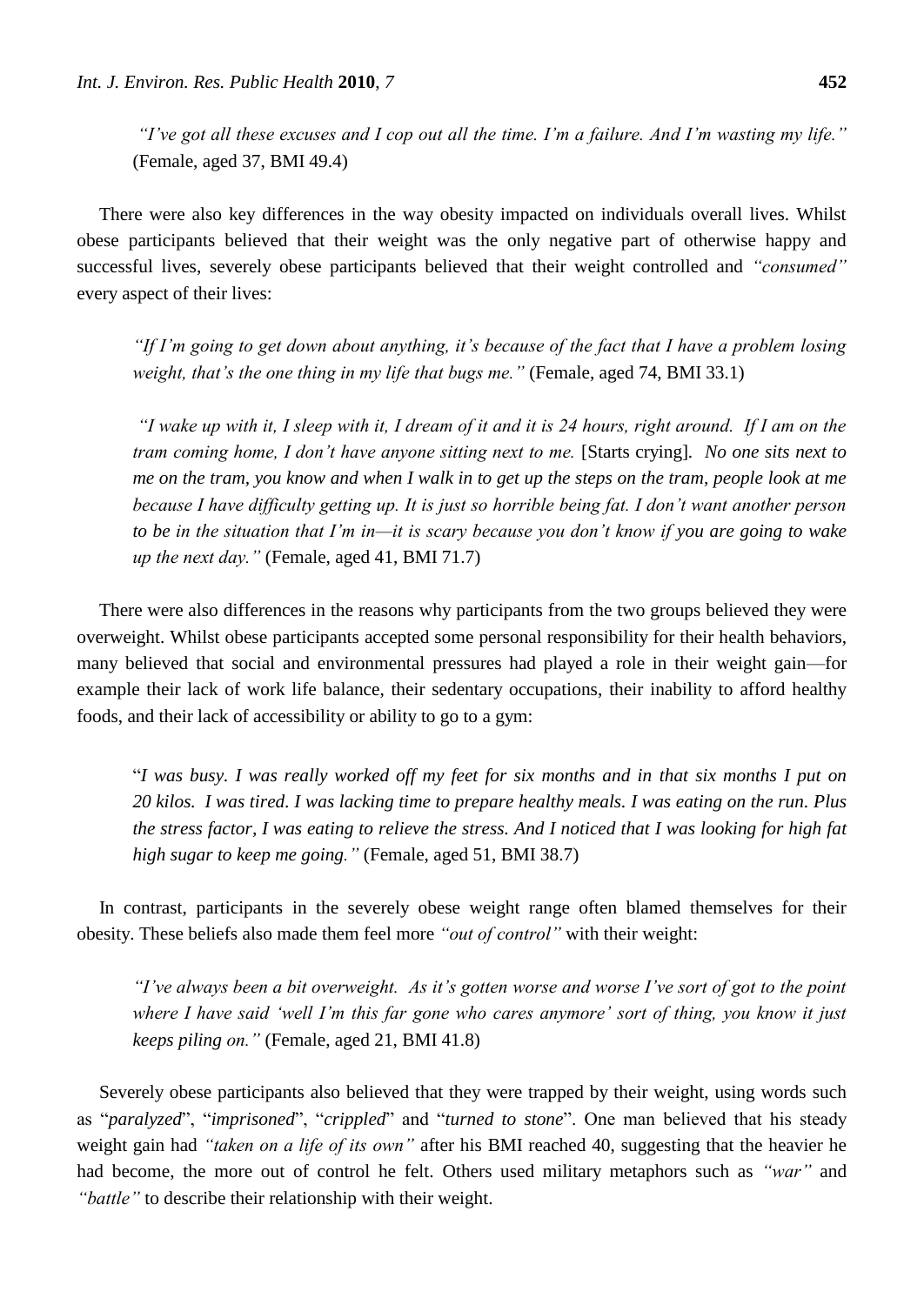There were however, commonalities between the two groups. The most prominent were descriptions about their frustrations at not being able to lose weight. This was also one of the key contradictions in obese participants" narratives. Whilst most obese participants felt that they did not need to lose weight and felt healthy, most also described feeling unhappy and frustrated because of previous weight loss attempts:

"*The disappointment, the constant disappointment of giving your best effort to losing weight and it not being successful* [is] *really difficult."* (Female, aged 41, BMI 33.5)

This may suggest that despite participants saying that they did not need to lose weight for their health and wellbeing, the social pressures to be thinner still encouraged repeat weight loss attempts.

## *3.3. Health Behaviors*

Whilst almost all participants felt a sense of personal responsibility to lose weight, only those in the obese group felt that they could realistically change their lifestyles, and improve their health and wellbeing. Many of these participants stated that they were motivated to *"lose weight",* and believed that they could do so through diet and exercise. Some stated that their goal was to become "*normal*", again highlighting the social pressure on participants to be thinner:

*"Even though my BMI is high and I"m considered obese, I know with exercise and a good healthy living or a healthy diet, I can get back to normal again."* (Female, aged 47, BMI 34.0)

Obese participants who were currently trying to change their health behaviors stated that the process of accepting responsibility for their overweight was an empowering experience:

*"Something just clicked in my head and something went "you keep talking about weight but who"s responsible for that, you are". It was just this sudden ownership of my weight."* (Female, aged 37, BMI 31.0)

However, severely obese participants often stated that their weight loss attempts were disempowering. Many stated that as their weight increased it became extremely difficult for them to make changes to their lifestyles, including engaging in physical activity or changing their eating behaviors. These participants stated that on reflection, it would have been easier for them to change their lifestyles when they were less heavy. The heavier they became, the more complex it was for them to change their behaviors:

*"When you are really fat it does move into a different level—the physical problems are harder, the consequences are more likely to fall on your head as far as health goes. There tends to be a more complicated situation going on."* (Female, aged 58, BMI 50.7)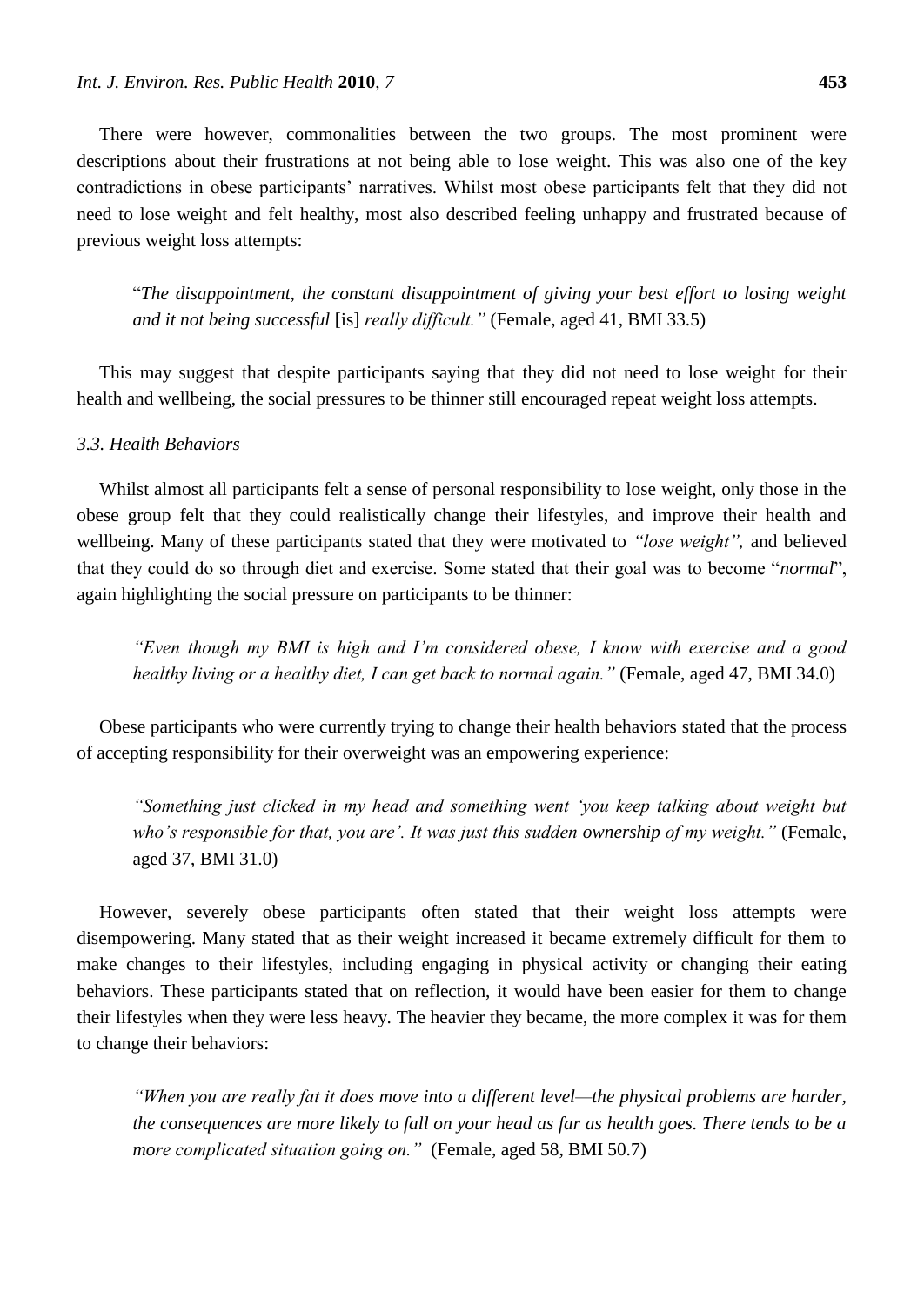Many also commented that the *"fatter"* they had become, the more disempowered they felt about their health and wellbeing. This was compounded by the advice they received about weight loss from health professionals which lead them to feel "*scared*", "*daunted*", "*overwhelmed*" and "*defeated*". Many commented that when doctors described the amount of weight they would have to lose to become "healthy" and focused attention on weight loss, they felt even more powerless to change their behavior. This was partly because they felt there was limited help and support to make behavior changes—with many describing feeling isolated and "*alone*" in their effort to lose weight:

*"It can have that negative impact of overwhelming you and making you feel hopeless and sort of depressing you even further. And just makes you feel guiltier I think when you"re fat I don"t know I just really find the medical profession make you feel bad about yourself."* (Female, aged 39, BMI 41.1)

Some commented that whilst they had sought regular support from health professionals, the lack of training and simplistic assumptions made by health professionals had added to their inability to change their health behaviors. For example, a common complaint from both obese and severely obese participants was that health professionals made assumptions that weight loss was simply about eating less and exercising more:

"*People don"t need to be told "you"re not eating the right stuff, you"re a big fat pig" and that"s it."* (Female, aged 46, BMI 48.8)

As such, when participants tried to take personal responsibility and act upon key messages from their health professionals and public health campaigns to change their behaviors, they felt blamed and unsupported by a health system which was not appropriately equipped to address their complex needs, and provide long term, accessible and affordable support. This led participants to turn to commercial weight loss supports, such as diet companies, which they perceived would be helpful, but ultimately were not sustainable and did not help them to change their lifestyles:

*"Jenny Craig, Gloria Marshall, Atkins diet...I've been on every diet that you can imagine. I've lost weight and I'm now the heaviest I've ever been in my life.*" (Male, aged 55, BMI 60.7)

Whilst both obese and severely obese participants described the emotional and physical consequences of failing to change their health behaviors, obese participants were still hopeful that they could change their behaviors, whereas severely obese participants had *"given up"*. Severely obese participants explained how with every failed attempt to change their lifestyle, they felt more disheartened, disempowered and self blaming. Each failed attempt reinforced their lack of self belief in their ability to change and this often prevented them from trying to lose weight again:

"*I just think "*[it"s] *too much", "I won"t be able to". I might be able to do the first 20kg or something, but there"s no way I"ll get any further, so why bother, because I can"t stand the*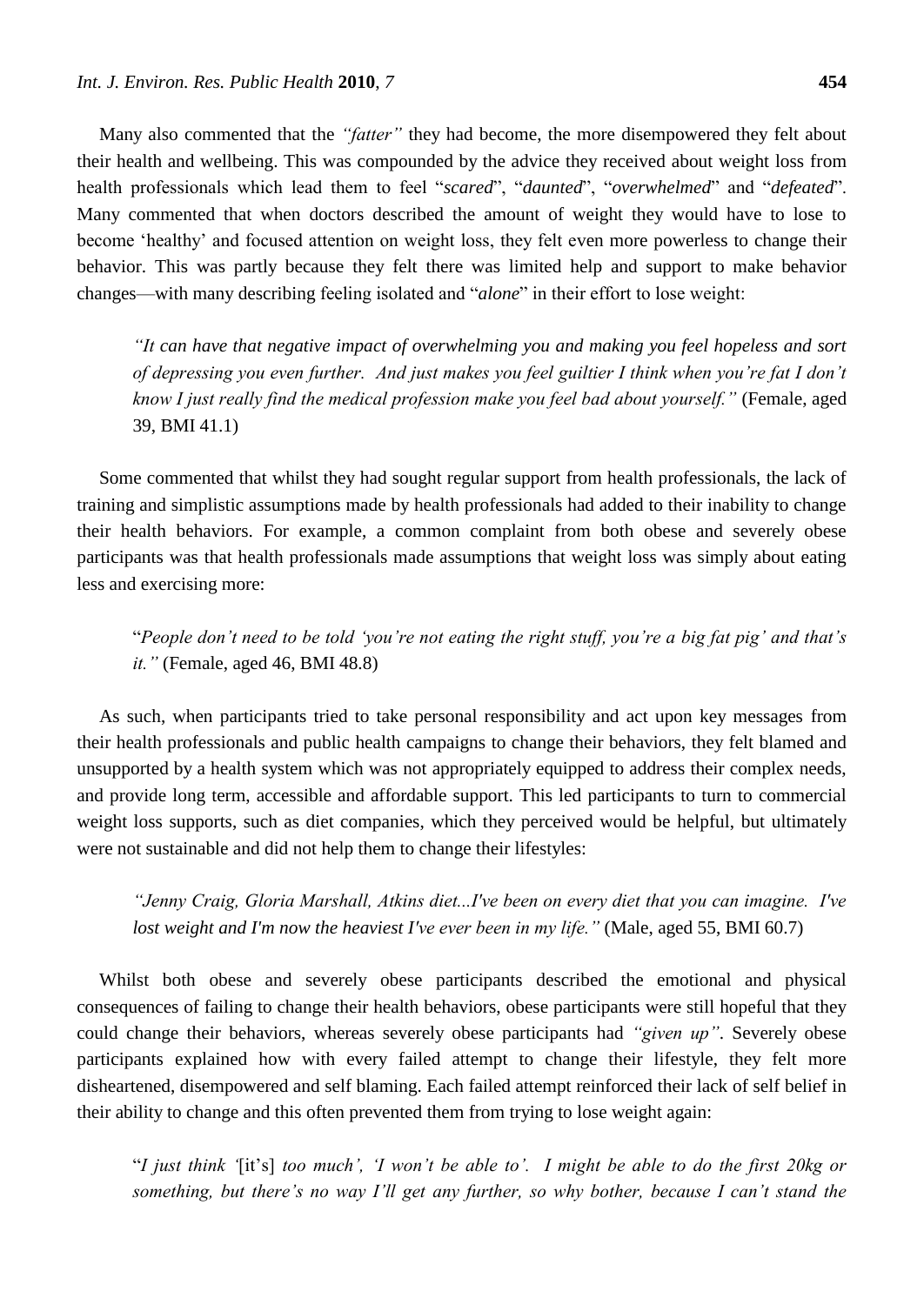*failure again...it would be too disappointing. And it would make me worse."* (Female, aged 28, BMI 49.4)

Some stated that their only hope was that science would find a "*magic cure*" for their weight problem:

*"If I live long enough it might be good to hope that they come up with a [method to] cut all the fat off or pump a gene into me that munches it all up.*" *(Male, aged 55, BMI 60.7)* 

These experiences highlight the underlying complexity of the different health behaviors in the two groups, but also the commonalities. Many sought weight loss solutions that were unsustainable in the long term, and were unable to access appropriate care and support.

## **4. Discussion**

Before discussing the results, it is important to acknowledge the limitations with this study. The main issue arises with the types of people who agree to participate in these sorts of studies. It is possible that the adults who responded were more likely to be dissatisfied with current approaches to obesity or felt more hopeless about their ability to address their obesity. Secondly, whilst the sample is large for a qualitative study, it was skewed towards older women, and was not reflective of culturally and linguistically diverse groups. As such, the findings of the study cannot be generalized to all individuals living with obesity in Australia. Thirdly, as with any qualitative study, the analysis is reflective of the research team"s interpretation of an extremely complicated set of narratives. Whilst there was consistency of interpretation within our interdisciplinary research team, it may be that others with different disciplinary, philosophical or theoretical approaches could interpret the data in different ways. Finally, qualitative studies may raise more questions than they answer. Further quantitative and qualitative research in this area will allow for increased understanding of the complexity of the issues raised in this paper.

The first findings to emerge from this study were associated with the impact of the stigma and social stereotypes associated with obesity on health beliefs and behaviors. Obese participants tried to distance themselves from the social stereotypes associated with obesity, as well as from individuals who they considered "fatter" than themselves. This concurs with other studies which show obese adults dislike the word obesity, and do not like using it in reference to their own weight [33]. In contrast, participants with severe obesity (BMI 40 and over) described themselves as "obese", used negative stereotypes to describe themselves, and blamed themselves for their obesity. Research to date has been conflicting about whether obese adults stigmatize themselves, and each other. Some studies show that obese individuals stereotype individuals who are fatter than themselves [34], others show that they internalize the stigma [35-37], and some show that they challenge the social stereotypes associated with obesity [37,38]. However, our study suggests that severity of obesity may play a key role in individuals" perceptions of their weight, their views of other obese individuals, and their beliefs about the causes of their obesity.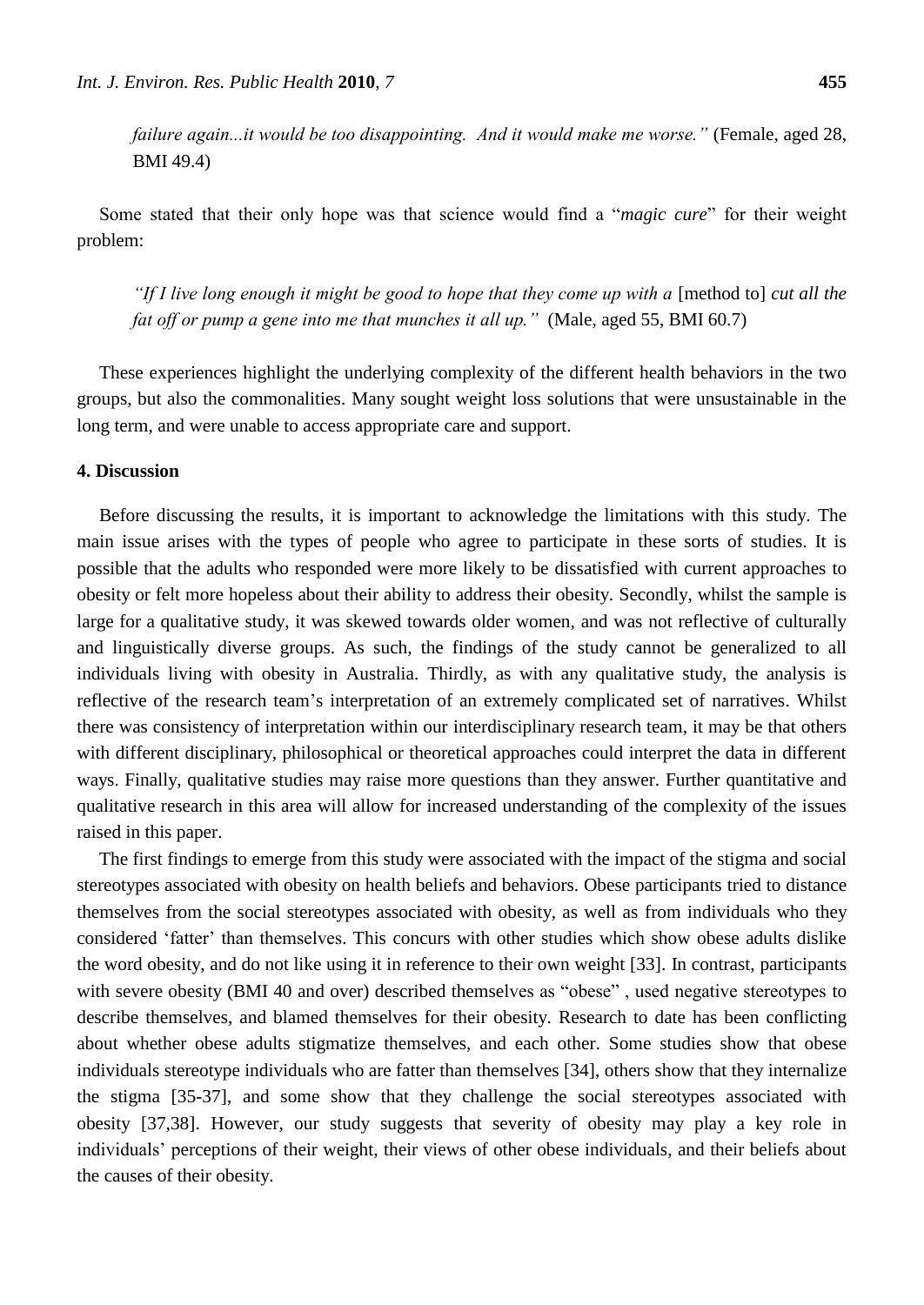Severity of obesity also influenced individuals" perceptions about their personal health risk. As in other studies [22,23,25], obese participants in this study did not perceive that their weight was a risk to their health. This was a particularly common experience for men in our study. Whilst obese participants felt empowered to, and capable of changing their health behaviors, they did not feel that there were any immediate health reasons why their behavior had to change. Rather, weight loss attempts were motivated by social pressures. As such, there may be a disconnect between messages encouraging people to lose weight for health reasons, and the actual drivers of weight loss behaviors. In contrast, whilst severely obese participants felt a sense of urgency in trying to change their health outcomes, they felt unable to change their health behaviors. For these participants it was a case of *"too little, too late"*. They were also more critical about the lack of support and help from health professionals in addressing their obesity. Further research should examine the complexity of the relationship between severely obese individuals and their health professionals to ascertain why there may be a disconnect around weight and weight management [39-41]. One hypothesis may be that there are many miscommunications and misunderstandings between obese individuals" experiences and beliefs about their weight and the reasons for their behaviors, and the perceptions and beliefs of health professionals. For example, doctors may blame obese patients for looking for an "easy way out" of their weight problem [42,43]. Severely obese participants in this study were looking for a 'magic cure' for their obesity, but this was because they had given up on themselves and their own ability to lose weight.

What is less clear from this study is the impact that the current public focus on obesity may have on obese individuals. Individuals in the obese weight range appear to take up messages about the social and environmental factors associated with obesity but are distancing themselves from health risk messages and the medicalization of "being fat". Conversely, severely obese individuals in this study internalized stereotypical messages and equated the severity of their obesity with severe health outcomes. It was interesting that severely obese participants described themselves as "at war" with their weight, similar to the military metaphors present in much of the public discussions of the "war on obesity" [44]. Over twenty years ago, Susan Sontag described that the use of war metaphors in health inevitably leads to blame being attributed to the individual, rather than focusing on the illness itself [45]. The next step in research in this area should be to understand whether our public health and policy responses to obesity may be stigmatizing and disempowering some groups of obese individuals, and may negatively influence their health beliefs, behaviors and outcomes.

#### **5. Conclusion**

This study suggests that the health beliefs and behaviors of obese individuals may vary according to the severity of their obesity. Further understanding of the socio-cultural and individual factors associated with these beliefs and behaviors is important in developing population-based messages which resonate with different groups of individuals, but also in developing appropriate interventions for those who wish to change their behaviors. Qualitative research adds a new dimension to our understandings of the complex factors associated with different subgroups of obese individuals.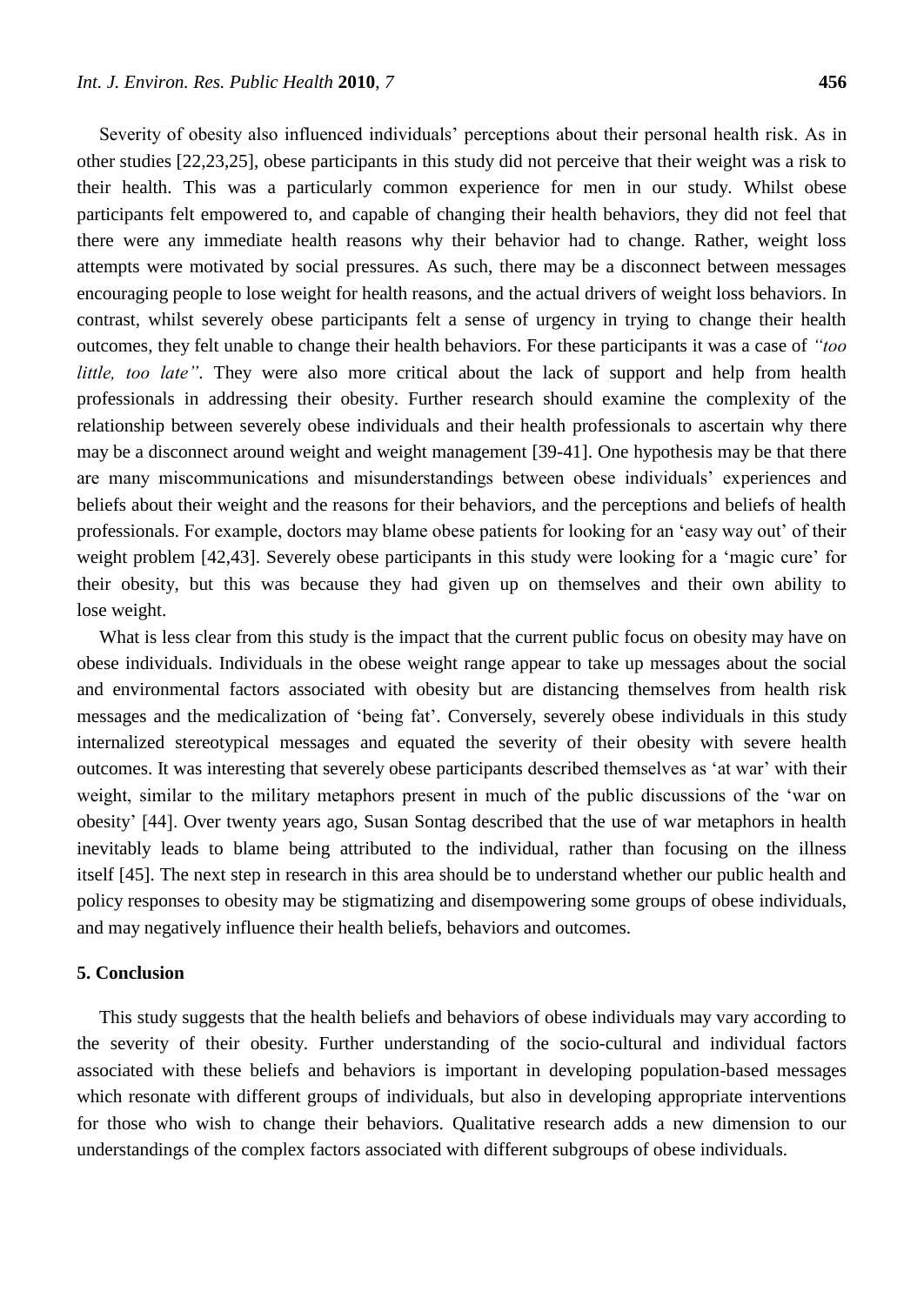## **Acknowledgements**

This study was funded by an Australian Research Council (ARC) discovery grant (Grant Number: DP0878805). The study researchers were independent from funders.

## **References**

- 1. *Diet, Nutrition and the Prevention of Chronic Diseases*; World Health Organisation: Geneva, Switzerland, 2003.
- 2. *Overweight and Obesity*; Australian Bureau of Statistics: Canberra, Australia, 2007.
- 3. Walls, H.L.; Wolfe, R.; Haby, M.M.; Magliano, D.J.; de Courten, M.; Reid, C.M.; McNeil, J.J.; Shaw, J.; Peeters, A. Trends in BMI of urban Australian adults, 1980−2000. *Public Health Nutr.* **2009**, 1-8. [epub ahead of print].
- 4. Sturm, R. Increases in morbid obesity in the USA: 2000−2005. *Public Health* **2007**, *121*, 492-496.
- 5. Katzmarzyk, P.T.; Mason, C. Prevalence of class I, II and III obesity in Canada. *CMAJ* **2006**, *174*, 156-157.
- 6. Freedman, D.S.; Khan, L.K.; Serdula, M.K.; Galuska, D.A.; Dietz, W.H. Trends and correlates of class 3 obesity in the United States from 1990 through 2000. *JAMA* **2002**, *288*, 1758-1761.
- 7. Hensrud, D.D.; Klein, S. Extreme obesity: A new medical crisis in the United States. *Mayo Clinic Proceed.* **2006**, *81*, S5-S10.
- 8. Arterburn, D.E.; Maciejewski, M.L.; Tsevat, J. Impact of morbid obesity on medical expenditures in adults. *Int. J. Obes. (Lond.)* **2005**, *29*, 334-339.
- 9. Brown, W.V.; Fujioka, K.; Wilson, P.W.F.; Woodworth, K. Obesity: why be concerned? *Am. J. Med.* **2009**, *122*, S4-11.
- 10. Atlantis, E.; Baker, M. Obesity effects on depression: systematic review of epidemiological studies. *Int. J. Obes.* **2008**, *32*, 881-891.
- 11. Petry, N.M.; Barry, D.; Pietrzak, R.H.; Wagner, J.A. Overweight and obesity are associated with psychiatric disorders: results from the National Epidemiologic Survey on Alcohol and Related Conditions. *Psychosom. Med.* **2008**, *70*, 288-297.
- 12. McTigue, K.; Larson, J.C.; Valoski, A.; Burke, G.; Kotchen, J.; Lewis, C.E.; Stefanick, M.L.; Van Horn, L.; Kuller, L. Mortality and cardiac and vascular outcomes in extremely obese women. *JAMA* **2006**, *296*, 79-86.
- 13. Onyike, C.U.; Crum, R.M.; Lee, H.B.; Lyketsos, C.G.; Eaton, W.W. Is obesity associated with major depression? Results from the Third National Health and Nutrition Examination Survey. *Am. J. Epidemiol.* **2003**, *158*, 1139-1147.
- 14. Cancer Council of Victoria. How much will being overweight increase your chances of getting cancer? Available online: http://www.cancervic.org.au/preventing-cancer/weight/ obesity prevention camp (accessed on November 20, 2009).
- 15. Diabetes Australia National Diabetes Awareness Campaign: Type 2 diabetes often runs in families. Reduce your waist, reduce your risk. Available online: http://www.diabetesvic.org.au/ Default.aspx?tabid=239 (accessed on November 20, 2009).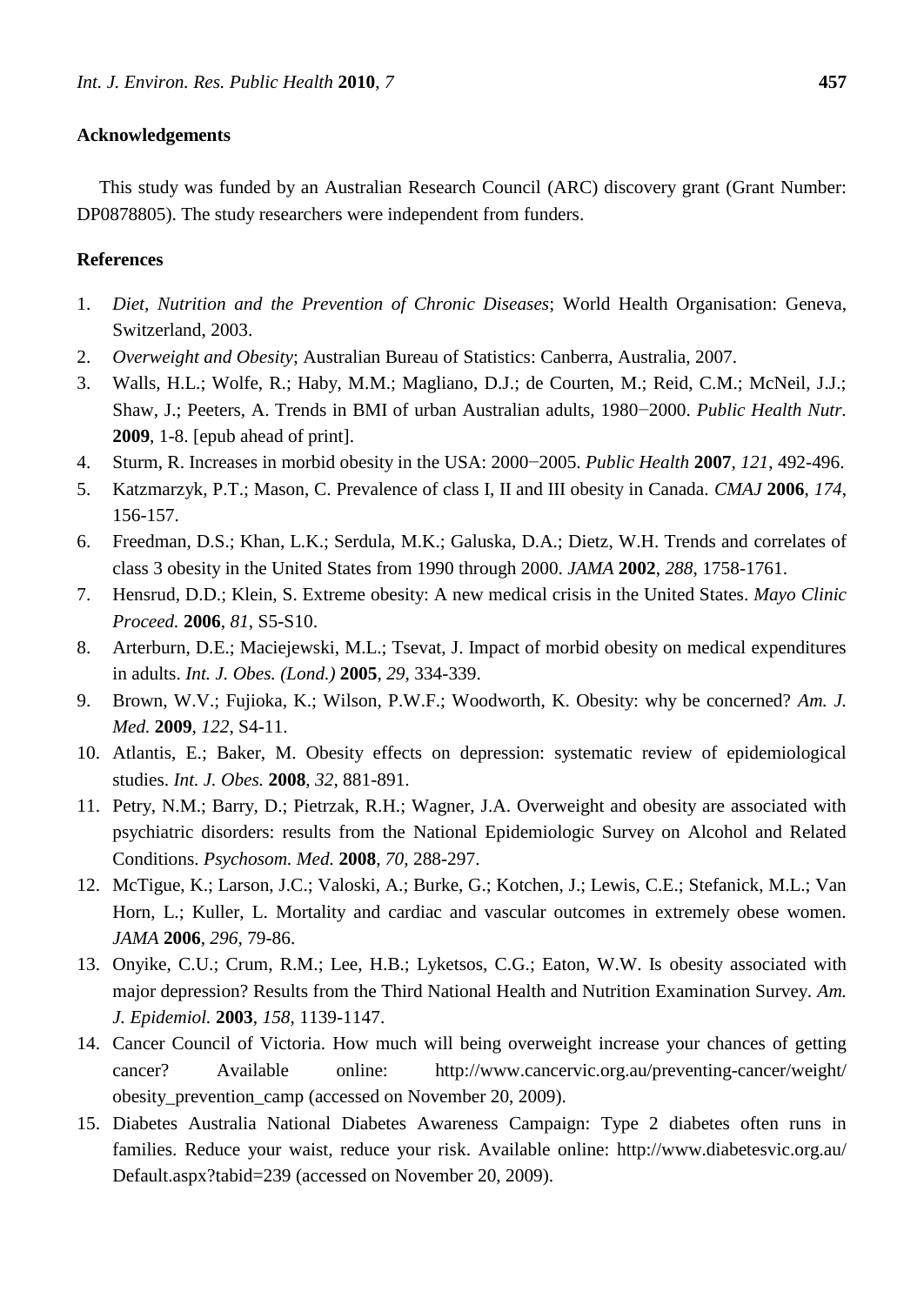- 16. Diabetes Australia National Diabetes Awareness Campaign: Diabetes: Its time you opened your eyes to the risk. Available online: http://www.diabetesvic.org.au/Default.aspx?tabid=239 (accessed on November 20, 2009).
- 17. Australian Better Health Initiative: Measure Up. Available online: http://www.health.gov.au/ internet/abhi/publishing.nsf/Content/About+the+campaign-lp (accessed on December 4, 2009).
- 18. Syme, S.L. Historical perspective: The social determinants of disease—some roots of the movement. *Epidemiol. Perspect. Innov.* **2005**, *2*, 2.
- 19. Donath, S. Who's overweight? Comparison of the medical definition and community views. *MJA*  **2000**, *172*, 375-377.
- 20. Paeratakul, S.; White, M.A.; Williamson, D.A.; Ryan, D.H.; Bray, G.A. Sex, race/ethnicity, socioeconomic status, and BMI in relation to self-perception of overweight. *Obes. Res.* **2002**, *10*, 345-350.
- 21. Jones, M.; Grilo, C.M.; Masheb, R.M.; White, M.A. Psychological and behavioral correlates of excess weight: Misperception of obese status among persons with class II obesity. *Int. J. Eat. Disord.* **2009**. [epub ahead of print].
- 22. Gregory, C.O.; Blanck, H.M.; Gillespie, C.; Maynard, L.M.; Serdula, M.K. Perceived health risk of excess body weight among overweight and obese men and women: differences by sex. *Prev. Med.* **2008**, *47*, 46-52.
- 23. Falba, T.A.; Busch, S.H. Survival expectations of the obese: Is excess mortality reflected in perceptions? *Obes. Res.* **2005**, *13*, 754-761.
- 24. Kuchler, F.; Variyam, J.N. Mistakes were made: misperception as a barrier to reducing overweight. *Int. J. Obes. Relat. Metab. Disord.* **2003**, *27*, 856-861.
- 25. Gregory, C.O.; Blanck, H.M.; Gillespie, C.; Maynard, L.; Serdula, M.K. Health perceptions and demographic characteristics associated with underassessment of body weight. *Obesity* **2008**, *16*, 979-986.
- 26. Janz, N.K.; Becker, M.H. The health belief model: a decade later. *Health. Educ. Q.* **1984**, *11*, 1-47.
- 27. Thomas, S.; Hyde, J.; Karunaratne, A.; Herbert, D.; Komesaroff, P. Being "fat" in today"s world: a qualitative study of the lived experiences of people with obesity in Australia. *Health. Expect.* **2008**, *11*, 321-330.
- 28. Thomas, S.; Hyde, J.; Karunaratne, A.; Kausman, R.; Komesaroff, P. "They all work...when you stick to them": A qualitative investigation of dieting, weight loss, and physical exercise in obese individuals. *Nutr. J.* **2008**, *7*, 34.
- 29. Denzin, N.K.; Lincoln, Y.S. *The Handbook of Qualitative Research*; Sage Publications: Thousand Oaks, CA, USA, 2000.
- 30. Mason, J. *Qualitative Researching*; Sage Publications: London, UK, 1996.
- 31. Glaser, B.; Strauss, A. *The Discovery of Grounded Theory*; Aldine: Chicago, IL, USA, 1967.
- 32. Strauss, A.; Corbin, J. *Basics of Qualitative Research—Techniques and Procedures for Developing Grounded Theory*; Sage Publications: London, UK, 1998.
- 33. Wadden, T.A.; Didie, E. What's in a name? Patients" preferred terms for describing obesity. *Obes. Res.* **2003**, *11*, 1140-1146.